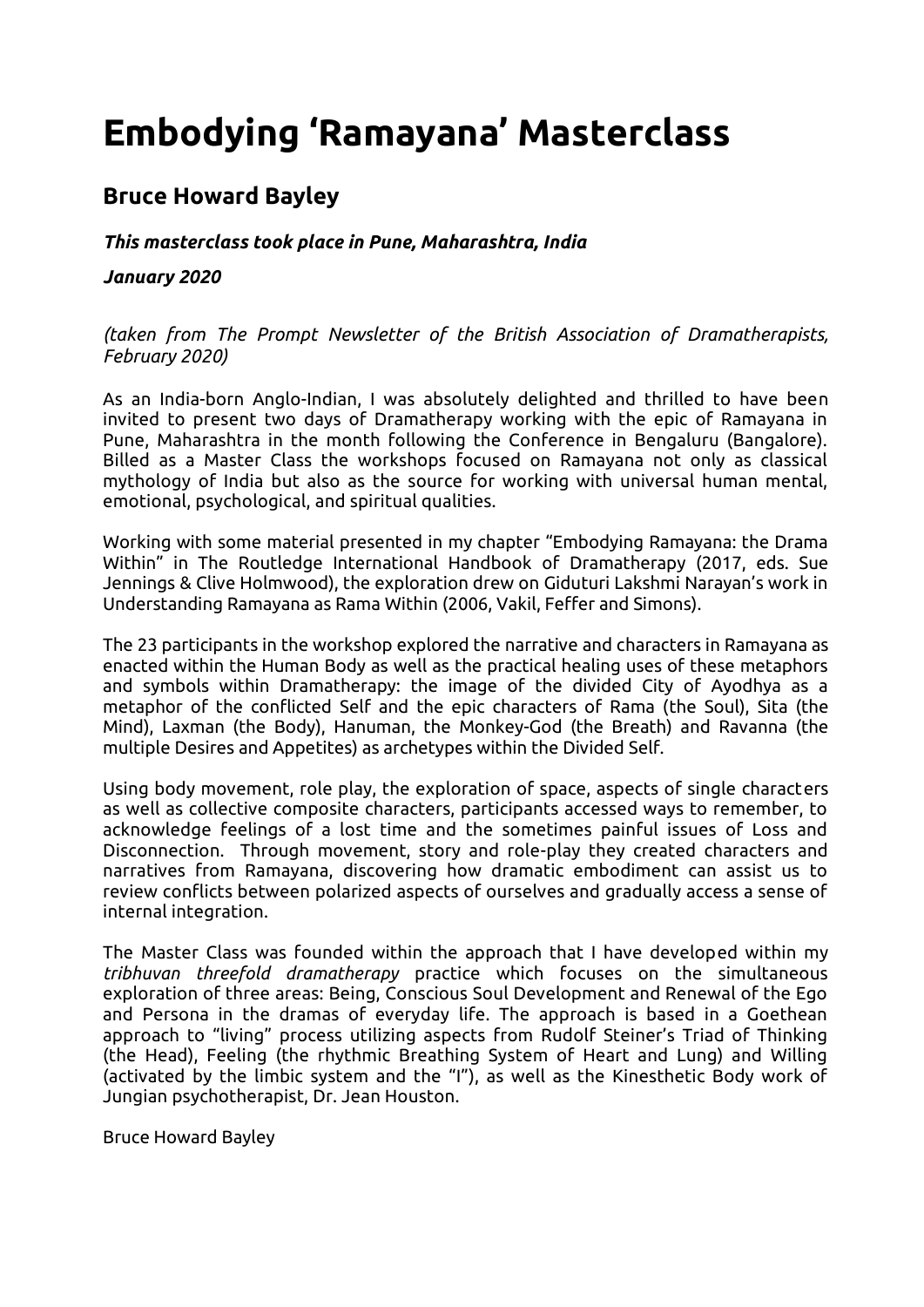

*From Anshuma Kshetrapal, Course Director, Advisory Board Member, CMTAI (Creative Movement Therapy Association of India) and Co-founder of The Arts Therapists Co-Lab (tatc)*

Listening to Dr. Bayley's contribution to the keynote speech at the BADth 2019 conference in Chester University, I was immediately drawn to his intense and enigmatic presence. Speaking to him after also assured me of his approachability and openness. All of this, also, shone through in the workshop and the days leading up to it. I was very excited to have the opportunity to host the workshop 'Embodying the Ramayana' through my endeavour The Arts Therapists Co-Lab that is envisioned to conduct such collaborative work and bring it into India.

This was our third international masterclass for therapists, psychologists, social workers and artists in two months. We aim to provide access within reasonable financial means to the plethora of wonderful work happening around the world and within India. Along with my partner, Preetha Ramasubramanian, I run short courses, listening circles, supervision trainings and masterclasses such as this one for people who cannot afford to travel out of the country and yet display a passion for the work. For this particular workshop, we were fortunate enough to find the right city, venue and the participants for the success that it was. Even though we only had a short three weeks to put it together and market it, we had a lot of interest and people flew in specifically from different parts of the country, for the weekend. It is testament to not only the need for dramatherapy in India as it tries to grapple modernity while not wanting to lose touch with its mythology, but was also because of the magnanimity and influence of the facilitator.

The topic is particularly rife in the times where religious ideology has co-opted mythology, and the workshop was a wonderful platform, for people to be able to re-examine their relationship with their Rama, Sita, Hanuman, Ravana and Laxman (characters from the Ramayana), within themselves. That exploration was certainly achieved, but also just observing Dr. Bayley hold the space as softly but as powerfully as he did was poetic and inspirational. At no point was the Ramayana, the cultural implications or even the prowess of the facilitator demanding of attention. The participants were co-creating the collective and personal myth in that room for themselves and that was a joy to be part of. I am truly honoured to have had the privilege to bring him and his work home.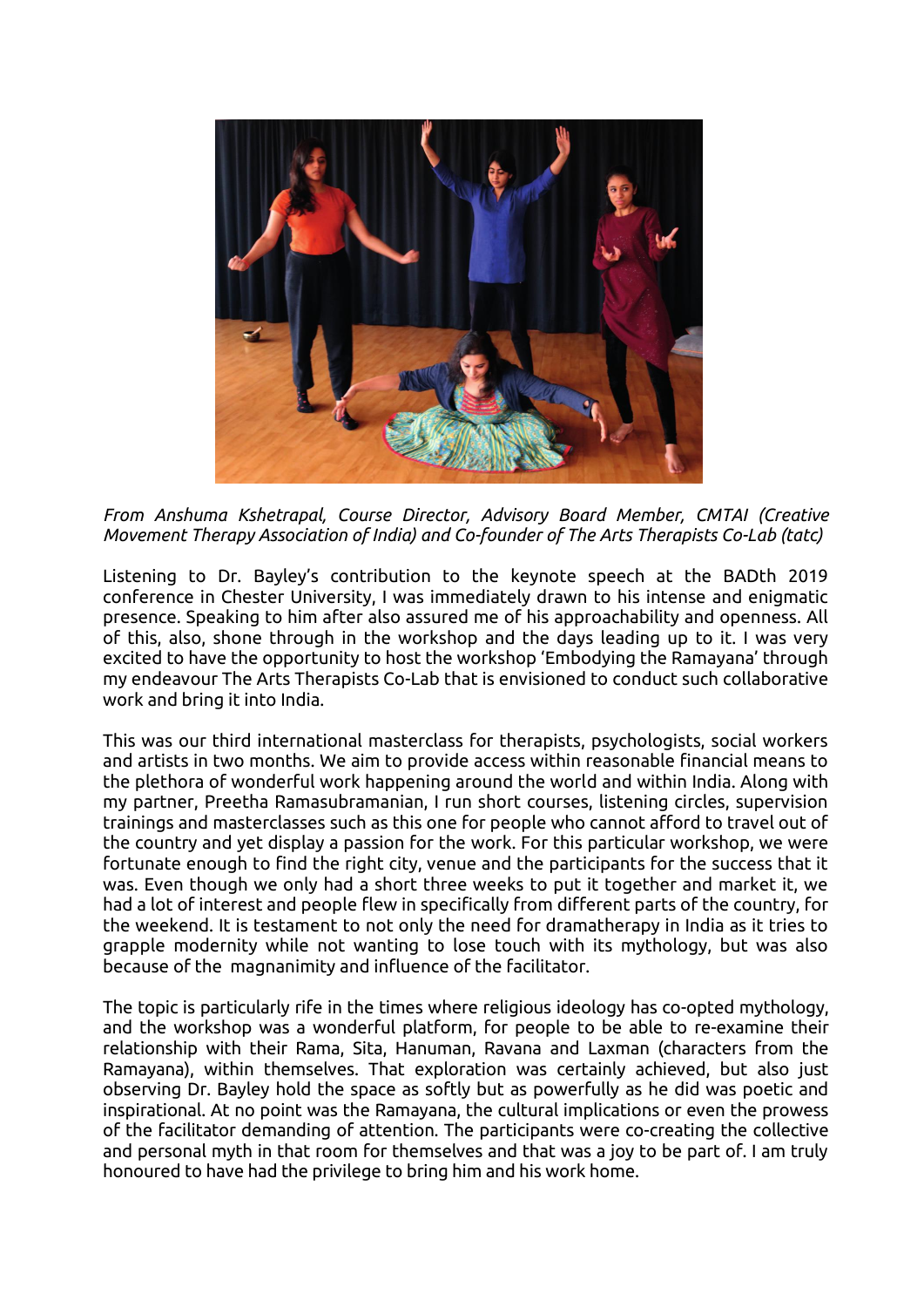#### *Participant Reflection from Niharica Shah, Psychologist & Creative Arts Therapies Facilitator. Founder of Interior Gardening Psychological Services*

As a Therapeutic Art and Movement Facilitator, I've been fascinated in Drama Therapy for a while. When I found out that Bruce's Master Class would be focusing on embodying the Ramayana, I was hooked. Looking back, it was definitely one of the best CPD workshops I have attended. The 2 days with Bruce allowed me to access aspects of my own culture and mythology, as well as myself, that I didn't know I had overlooked. Bruce brought with him a wealth of knowledge about the Ramayana and Drama Therapy. His Anglo-Indian background, his depth of understanding, and scattered 'achha's' allowed me to temporarily let go of the fact that I was learning about my own culture from a foreigner!

The Tribhuvan method that Bruce uses, along with the thinking of Göethe and so many others, made the embodiment of the characters from Ramayana both Personal and Universal. Where I recognized a pattern in myself as Ramavana, I recognized patterns in all of humanity. I definitely learnt a lot of theory and different ways of facilitating therapeutic experiences for clients. What I found particularly helpful was the way Bruce used absolutely all cues (verbal and non-verbal) from our embodied characters to help explain client behaviour better. He beautifully held, and allowed us to hold, the dualities we saw in the characters and ourselves. The parallels he drew between the characters as representational of different parts of us, and the challenges as a result of that, was quite illuminating. All in all, the experience was playful, reflective and enlightening. I definitely look forward to attending another of his workshops!